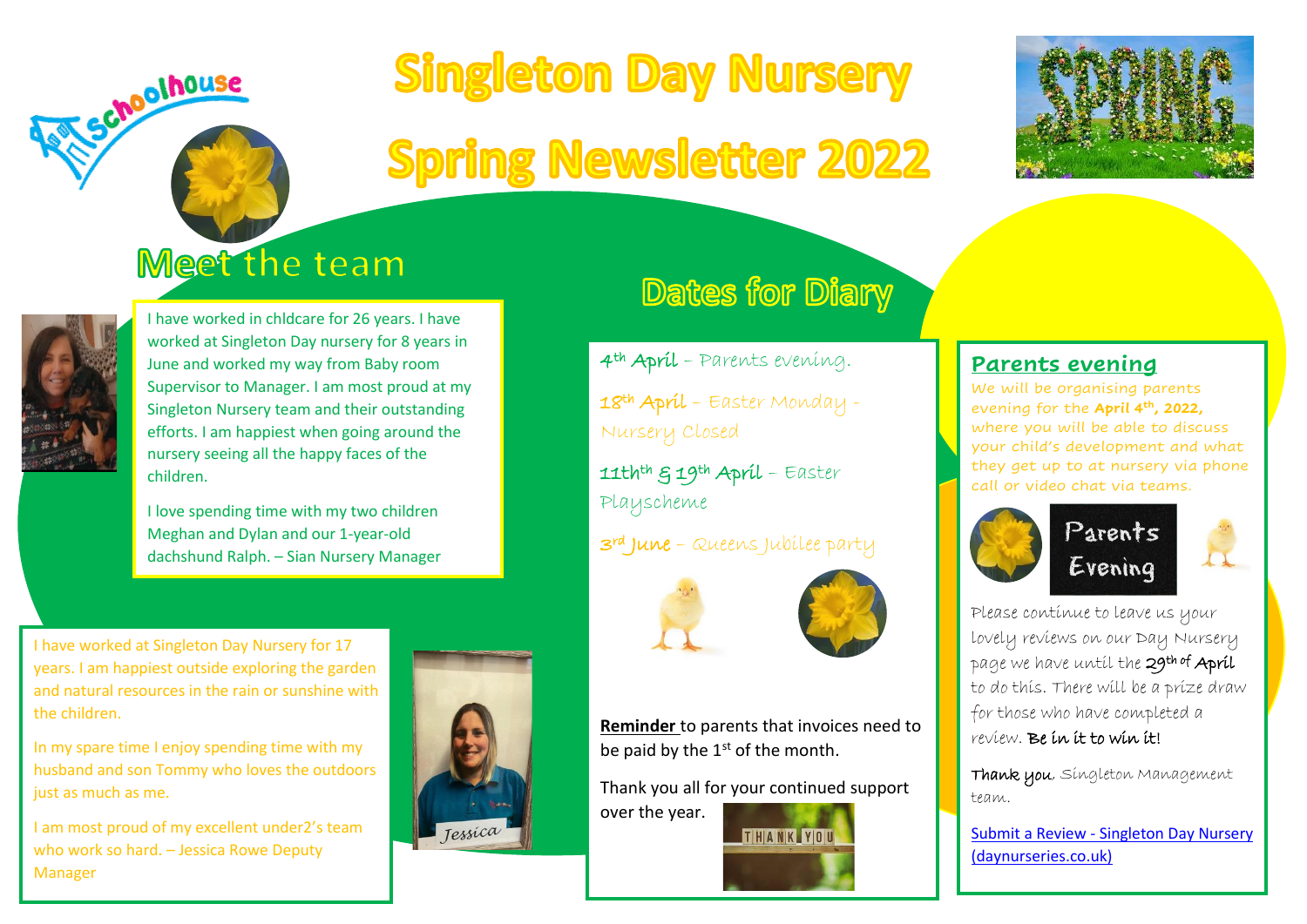

## What is going on at Singleton



#### Under 2's

We will be focusing on spring over the next few weeks where the children will use real flowers and spring tuff spots to learn about the world around them.



We will also be continuing with our adventures with Alice focusing on the next part which is

As our Under 2's children love messy play and create play will be offering them a wide range of play experiences both in and outdoors which will build their sensory skills.

#### Toddlers

Toddlers will be doing lots of gardening during the spring term where they will be planting cress seeds and watching them grow.

Toddlers will also be learning about animals and using arts and crafts to make their own models.

Toddlers will also be taking part in an easter egg hunt and other easter activities including potato stamping and bottle stamping flowers.

Toddlers will also be getting ready to do their special Mother's Day arts and crafts.



#### Pre School

We will be gardening – planting flowers and vegetables learning all about how to take care of living things.

Pre school will be going on lots of nature walks – spotting flowers and wildlife such as minibeasts and birds.



We will also be looking at dissecting flowers and naming all the different parts of the flower and learning how to help them grow.

We are mini scientists!

We will be using playdough to make bugs and minibeasts.

We will also be making a natural habitat (minibeast hotel) to put in our garden, we would check everyday with our magnifying glasses to see what little friends had visited the minibeast hotel.

#### Playscheme

During the Easter holidays playscheme will be taking part in an Easter egg hunt where the children will decorate their own eggs. They will also take part in a superhero and princess day where there will be lots of arts and crafts and games throughout the day.

The Children will also plant their own flowers and then take them home at the end of the two weeks.